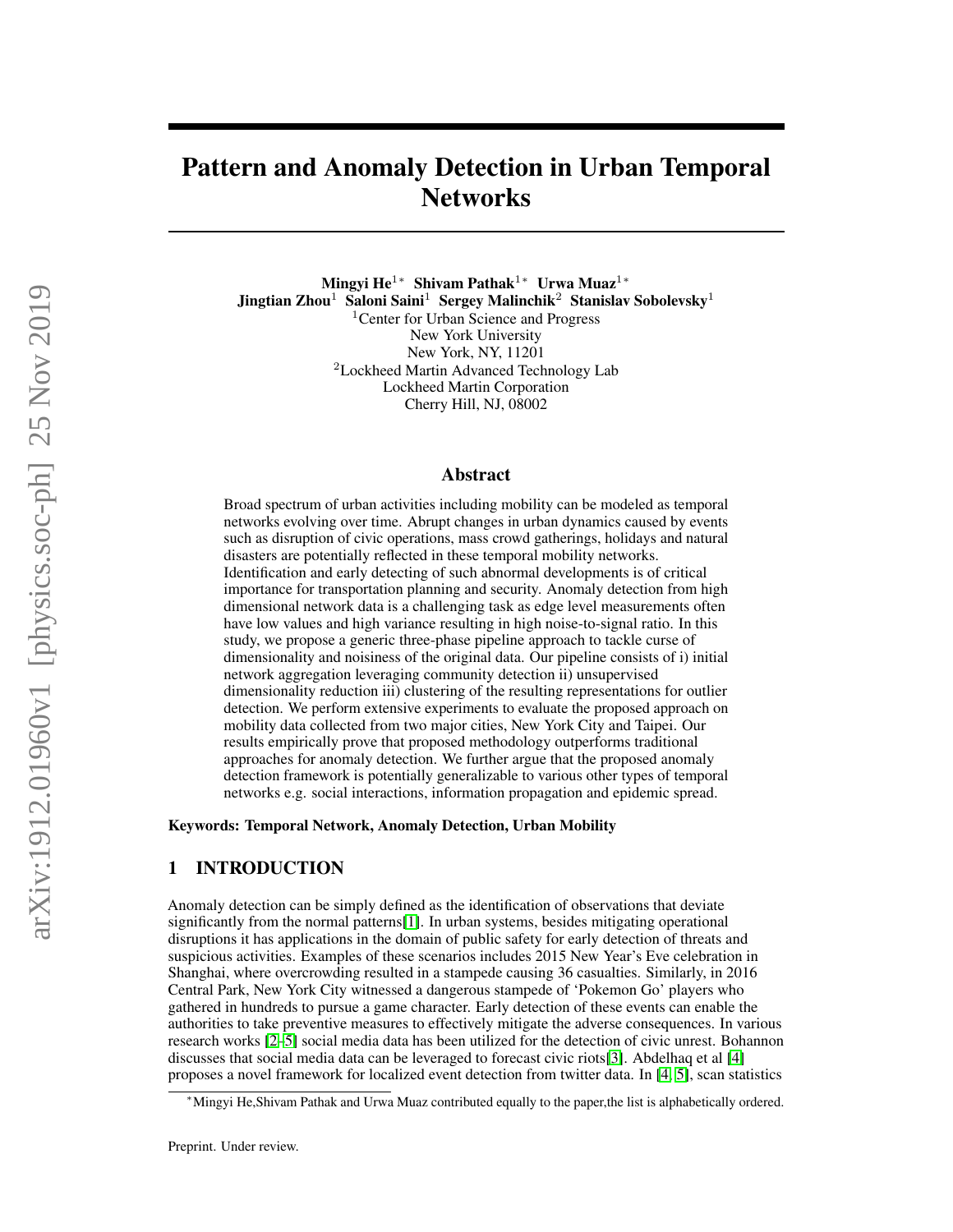was used on social media data for event detection. However, many urban events have an effect which is localized in space, necessitating the need to use geospatial urban data such as human mobility. An urban phenomenon like human mobility can be represented using temporal networks, studying these networks can provide valuable insights about normal urban behaviors and can potentially help to detect anomalous events. Temporal networks are dynamic in nature and are constantly subject to change with time, the temporal change could be in attributes alone, in structure alone or both. In this study, we limit ourselves to networks for which only edge values evolve over time. Network anomalies can be of different types and scales, and can be limited to a subset of nodes or edges, but in this study we are interesting in identifying the points in time when the whole network state can be regarded as anomalous. This type of anomalies are called event anomalies.

In the urban context, the number of anomalous days are always significantly smaller in comparison to that of normal days. Due to this scarcity of anomalies, supervised methods will be prone to over-fitting and will generalize poorly to new types of anomalies[\[6\]](#page-9-5). Unsupervised event detection can be performed by assigning a likelihood score to network states at each point of time and then classifying states with extremely low scores as anomalies[\[7\]](#page-9-6)[\[8\]](#page-9-7). Application of probabilistic methods directly on all nodes and edges of the network is not fruitful as information at such granularity has a very high noise to signal ratio, inhibiting the detection of useful patterns[\[9\]](#page-9-8). A legacy approach for this is a system-wide aggregation of ridership, followed by time series models to calculate residuals, and then detecting anomalies using the probabilistic method[\[10\]](#page-9-9). Although system-wide aggregation helps to address the fluctuation in the whole network at once, relevant signals are lost and it fails to account for changes in local patterns of the network. A slightly more sophisticated approach uses node wise aggregation of incoming and outgoing ridership. This is able to accommodate local patterns changes but fails to address changes in structural patterns.

To mitigate the limitations of these approaches, we aim to develop a method that appropriately captures local phenomena at different spatial scale and the structural patterns emerging in the networked data. To achieve this objective, we build upon the method proposed by Stanislav et al. (2019)[\[11\]](#page-9-10) for anomaly detection. The method has three main phases: (1) Community Detection for coarsening the network, (2) Dimensionality reduction to learn a low-dimensional representation, and (3) Detect anomalies using the learned representation.

Applied potential of such an approach in transportation and beyond is magnified by the abundance of urban data reflecting various aspects of human activity. Cell phone [\[12](#page-9-11)? [–15\]](#page-9-12) and landline connections [\[16\]](#page-9-13), credit card transactions [\[17,](#page-9-14) [18\]](#page-10-0), GPS readings [\[19\]](#page-10-1), geo-tagged Twitter [\[20,](#page-10-2) [21\]](#page-10-3) and Flickr data [\[22\]](#page-10-4), 311 service requests [\[23\]](#page-10-5) and Bluetooth connections [\[24\]](#page-10-6) have all been demonstrated to be useful proxies for urban dynamics revealing different aspects of it [\[25\]](#page-10-7). In the present paper we will evaluate the proposed approach on taxi trip data for New York City and subway travel data for Taipei.

# 2 RELATED METHODS

There is an abundance of related work revolving around the individual components of our pipeline approach described above, but cascading these approaches has not been widely studied. In this section we discuss the methods that deal with event detection in temporal networks and are closely related to individual components in our pipeline. We explain how our methods builds upon these techniques and where they differ from them.

## 2.1 Probabilistic Clustering Models

These are techniques that construct a probabilistic model of normal behavior and identify anomalies as observations with small likelihood under the model. For a simple example could one could fit a multivariate probability distribution like Gaussian to the data and perform outlier detection based on p-value threshold [\[7\]](#page-9-6). But real world data often have multiple underlying distributions and assumption of a single distribution does not hold. In our case, e.g. the weekdays are expected to have a different ridership distribution than weekends. A potential solution is to use Gaussian mixture models (GMM) [\[26\]](#page-10-8), which is parametric probability distribution model which represents the data distribution as weighted sum of normally distributed sub-populations. Outlier detection can then be performed by p-value thresholding on component sub-populations [\[8\]](#page-9-7). We decided to use GMMs for anomaly detection, but we note that it is not a good idea to apply it directly to our high dimensional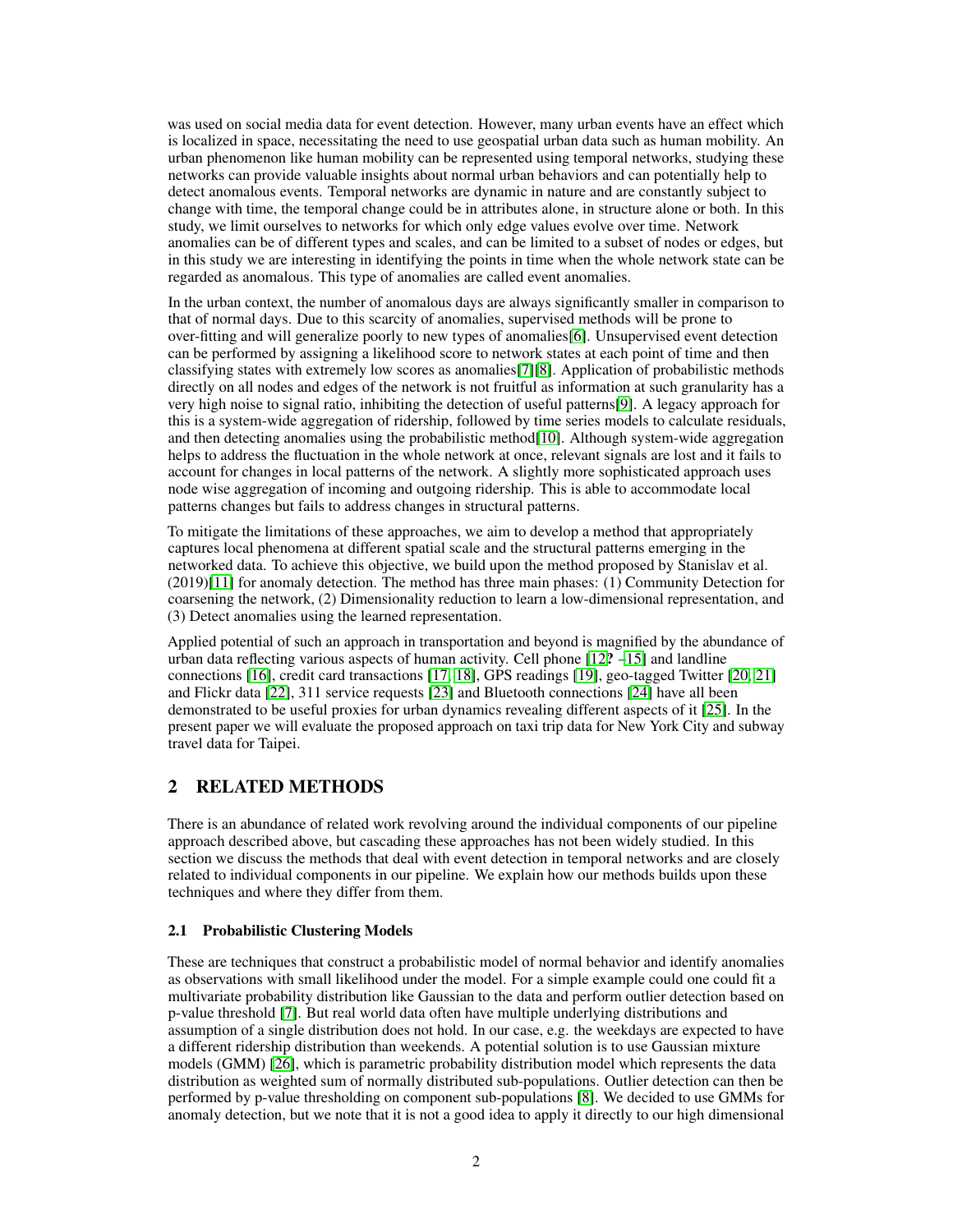network data. GMMs do not perform well with high dimensional data, especially when the number of observations is not many times larger than the number of dimensions [\[9\]](#page-9-8). This is a generic issue with machine learning models and is referred to as curse of dimensionality [\[6\]](#page-9-5). Using a subset of most useful features or applying dimensionality reduction techniques prior to GMMs are possible solutions to this problem [\[9\]](#page-9-8). So we use GMM as the last stage in our pipeline, performing topological aggregation (community detection) and dimension reduction before it to reduce dimension. These techniques are introduced below.

#### 2.2 Community Detection

Community detection is a technique for topological aggregation of the networks, which could be also used in anomaly detection since community partitioning observed over time can capture strong structural changes. In our approach we use community detection for node aggregation to reduce noise to signal ratio which is high at individual edge level measurements. In simple terms, communities in graphs can be described as sets of vertices that share common properties and play similar roles in the graphs [\[27\]](#page-10-9). There is usually a high concentration of edges within the community as compared to edge concentration between communities. An alternative approach to community detection for grouping similar nodes is clustering using algorithms like k-means [\[28\]](#page-10-10) and DBSCAN [\[29\]](#page-10-11). Clustering algorithms would normally group the nodes only on the base of their values, but network has information about connectivity of the nodes and connectivity also often correlates with spatial proximity. Community detection leverages all these properties to group similar nodes unlike clustering, so it is preferable in our case. A new algorithm COMBO recently proposed in [\[30\]](#page-10-12) presents a strategy to search the possible partition space with objective of optimizing a specific objective function, modularity being the most common one. COMBO outperforms other state-of-the-art approaches in most cases while maintaining reasonable execution times. Hence, we use COMBO for community detection in this study. Since the community detection captures the topological characteristics of the network, the partition of the network achieved by community detection can provide insight into the state of network. A metric based on the similarity of the partition among network states can be used as vector representation that will be used for anomaly detection. For example, sudden change in the number of communities or membership of communities can be identified as an anomalous event. [\[31\]](#page-10-13) analyzes change in community belongingness of the vertices over time and identifies the vertices whose belongingness change is different from average as anomalous. [\[32\]](#page-10-14) analyzes partitioning over time and uses a similarity metric based on Jackard coefficient between respective partitions. Subsequently, they perform a threshold based event detection on this metric. In contrast to these methods, we use community detection as the initial step in the pipeline to reduce the dimensionality of the data and mitigate noise while preserving topological information that can be useful for anomaly detection.

#### 2.3 Decomposition dimensionality reduction

Decomposition is a an approach to perform dimensionality reduction to facilitate the use of traditional anomaly detection techniques and avoid curse of dimenstionality described above. This technique leverages the concept of tensor decomposition which can be used to represent multidimensional matrices in lower dimensions. Similar to compression techniques, regularities in data are utilized to achieve this. The initial step of this approach is to represent the network as a matrix, which can be done by adding a dimension for every measure of interest. In terms of temporal transport network, dimensions could be origin, destination and time. Most widely used means of achieving matrix decomposition are PCA [\[33\]](#page-10-15) and SVD [\[34\]](#page-10-16). These are linear transformations for which an inverse transformation also exists, hence reconstruction from reduced space can be performed and it will have an error associated with it. Decomposition can be used in two ways: 1) reconstruction error is analyzed over time and the time points where error is above a threshold are considered anomalous[\[35\]](#page-11-0). Rationale here is that anomalous behavior would inhibit decomposition. 2) the reduced representation is analyzed over time to discover anomalies[\[36\]](#page-11-1), assuming that anomalies would show up in reduced space. We note that both SVD and PCA are limited to linear decomposition, and also explore the space of nonlinear decomposition techniques using deep autoencoders for representation learning[\[37\]](#page-11-2). The representation space will then be used to detect outliers using GMM described above.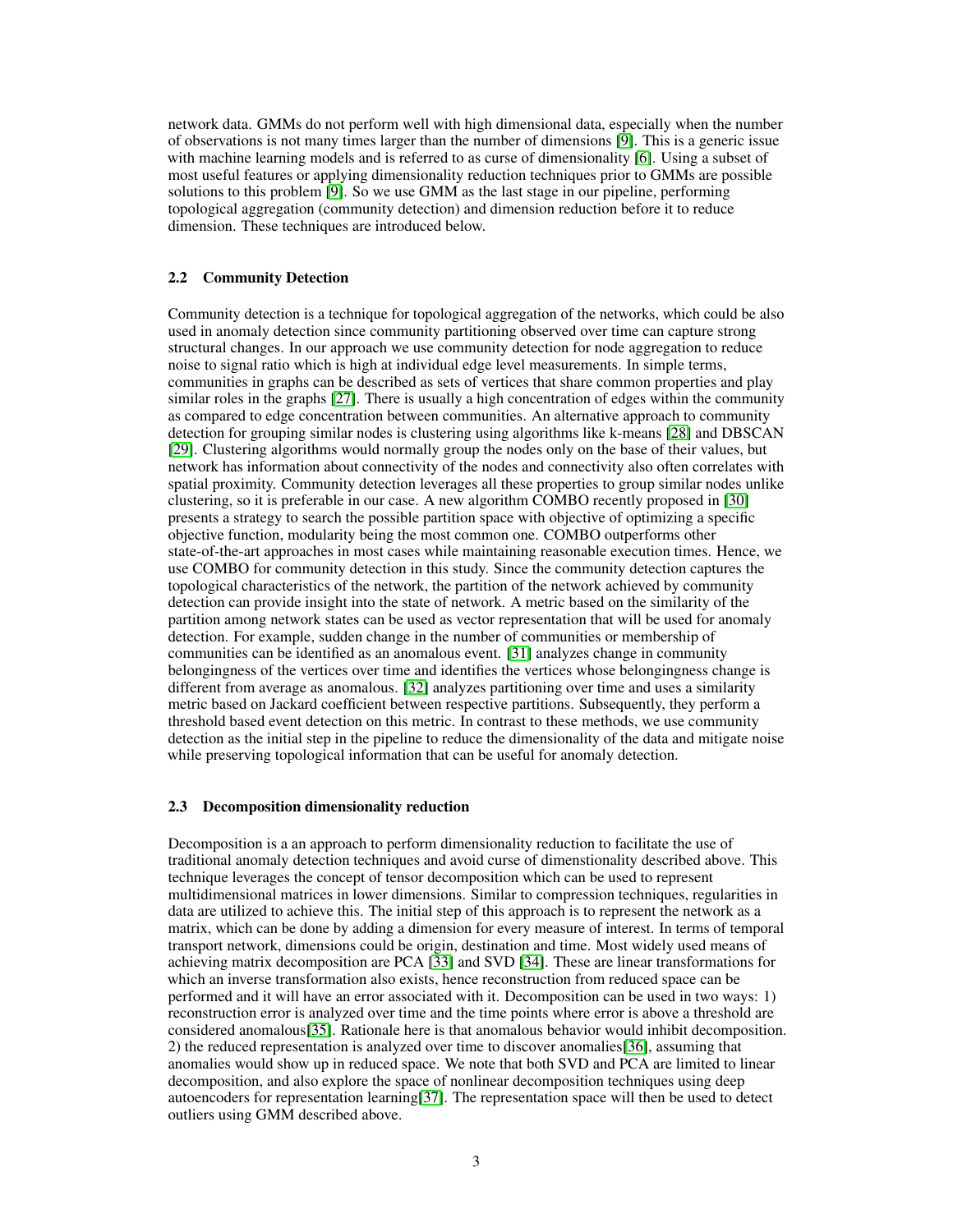# 3 DATA AND PREPROCESSING

Evaluating the performance of the anomaly detection approaches could be seen as challenge in the absence of the ground truth labeled anomalies. Our evaluation is based on a fundamental assumption that certain major events including holidays or weather events should change the daily transportation patterns significantly. We regard these events as anomalous and evaluate the tested methodologies on their ability to identify these events as anomalies in space of transportation data. Hence, for the detection of anomalies in urban mobility network, we have used two categories of data sets - Urban mobility data sets and Event data sets.

## 3.1 Urban Mobility Data Sets

The urban mobility data sets were collected for the cities of interest, including taxi ridership for New York (USA) and subway ridership for Taipei (China). We have aggregated all these data sets at the daily level and have transformed them into a convenient uniform format which is described in Table [3.](#page-3-0) The summary of the aggregated mobility data sets is presented in Table [1.](#page-3-1)

<span id="page-3-1"></span>

| Data<br><b>Source</b> | <b>Timeframe</b>               | <b>Temporal</b><br><b>Points</b> | Ridership<br><b>Collected</b> | Avg Ridership<br>(per station<br>per day) | <b>No. of Nodes</b><br>(Stations/<br>Zones) | No. of<br><b>Edges</b> |
|-----------------------|--------------------------------|----------------------------------|-------------------------------|-------------------------------------------|---------------------------------------------|------------------------|
| Taipei Subway         | 2017-01-01<br>to<br>2018-12-31 | 637                              | 1307013573                    | 18969                                     | 108                                         | 11664                  |
| New York Taxi         | 2017-06-01<br>to<br>2018-12-31 | 580                              | 481656030                     | 2815                                      | 263                                         | 65792                  |

Table 1: Summary of aggregated mobility data sets.

## 3.2 Events Data Sets

To benchmark the efficacy of our method in detecting events where the legacy methods perform well, and to also detect events where they fail, we have selected a set of global and significant local events for this study. The different types of events we have considered are National Holidays, Cultural Events, Parades, Protests, and Extreme Weather. The details and summary statistics for these data sets are present in Table [2.](#page-3-2) The description for this is present in Table [3.](#page-3-0)

|  |  |  | Table 2: Summary of aggregated events data sets. |
|--|--|--|--------------------------------------------------|
|--|--|--|--------------------------------------------------|

<span id="page-3-2"></span>

| <b>Cities</b> | Natural Disaster National Holiday Cultural Event |  |
|---------------|--------------------------------------------------|--|
| Taipei        | 26                                               |  |
| New York City | 16                                               |  |

#### 3.3 Details of Data Format

This section provides the details about the sources of data sets used in the study, and the preprocessing performed to create extreme weather events. Table [3](#page-3-0) describes the standard format of data used in this study.

<span id="page-3-0"></span>

| <b>Type of Data</b> | Data sets                                                   | Data Format                               |
|---------------------|-------------------------------------------------------------|-------------------------------------------|
| Urban Mobility Data | Taxi / Subway Ridership Data set                            | Date, Start_id, End_id,<br>Volume of Flow |
| Event Data          | National Holiday, Cultural Events,<br>and Natural Disasters | Date, Type of Event, Description          |

Table 3: Standard data formats used in this project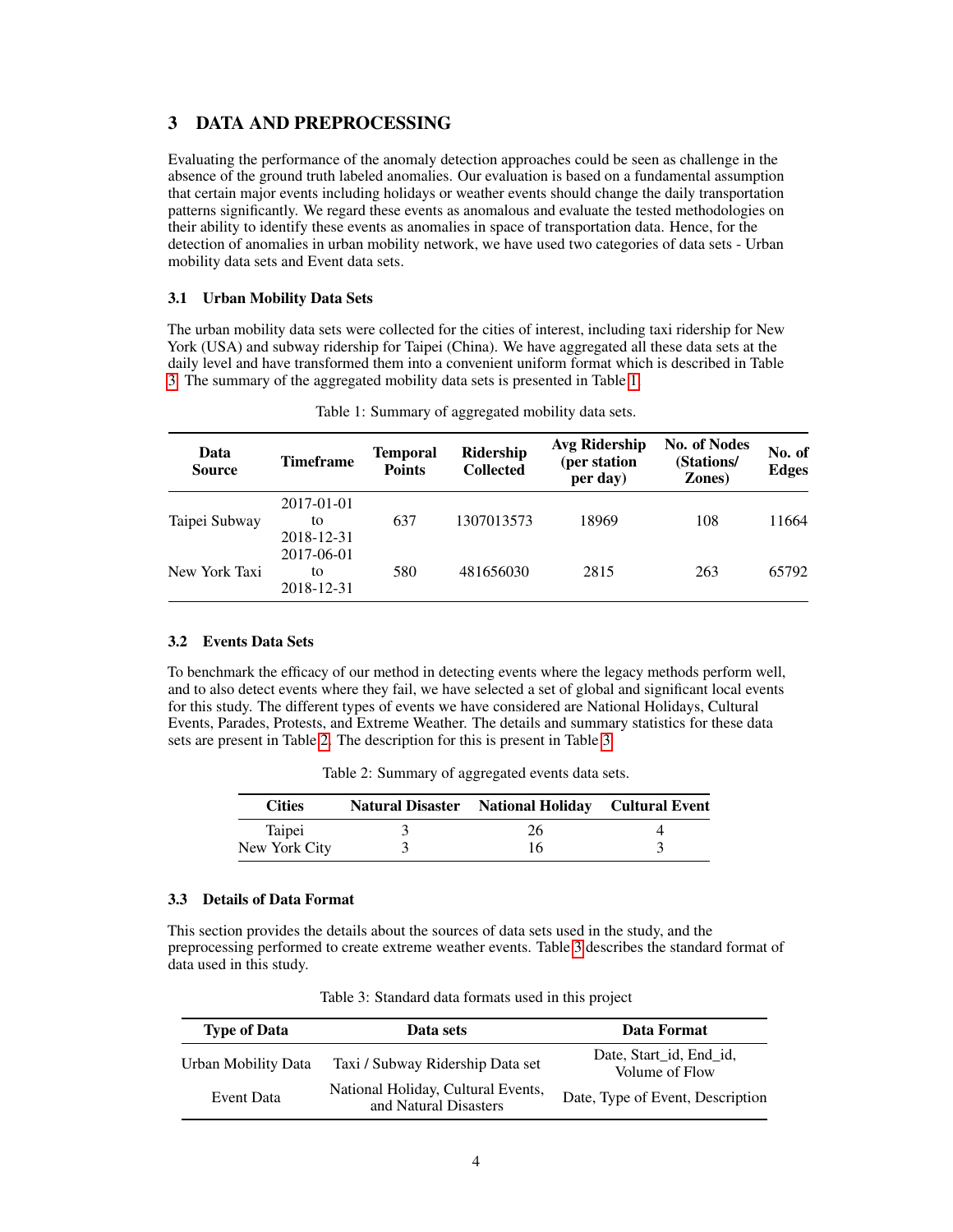## 3.4 Description for Culture Event

Culture events include sports events, protests, parade, concert, etc, and usually regarded as local events which means can only be detected as anomaly in certain area. We collected data from the list of biggest protests in United States [\[38\]](#page-11-3), and annually sports events in both Taipei and New York, and annually concert in Taipei. It is impossible to collect all the local anomalies in a city, but we believe the days we selected are typical culture events.

| <b>City</b> | Date             | <b>Culture Event Type</b> | <b>Description</b>                              |
|-------------|------------------|---------------------------|-------------------------------------------------|
| New York    | $2017 - 09 - 10$ | <b>Sports Event</b>       | Most viewership day in 2017 U.S Open            |
| New York    | $2018 - 01 - 20$ | Protest                   | Women's March, more than 1,500,000 participants |
| New York    | 2018-09-08       | <b>Sports Event</b>       | Most viewership day in 2017 U.S Open            |
| Taipei      | 2017-06-24       | Concert                   | The 28th Golden Melody Awards                   |
| Taipei      | $2017 - 11 - 25$ | Concert                   | The 54th Golden Horse Awards                    |
| Taipei      | 2017-12-17       | <b>Sports Event</b>       | Marathon                                        |
| Taipei      | 2018-06-23       | Concert                   | The 29th Golden Melody Awards                   |

|  | Table 4: Collected Culture Events Days |  |  |  |
|--|----------------------------------------|--|--|--|
|--|----------------------------------------|--|--|--|

#### 3.5 Timeseries Visualization of Data

Figure [1](#page-4-0) provides a simple visualization of aggregated daily ridership and collected events data for the city of Taipei. It can be seen that a good fraction of the events tend to lie on extreme ends of the ridership.

Figure 1: Taipei aggregated time series

<span id="page-4-0"></span>

# 4 METHODOLOGY

We represent the urban mobility data as a temporal network where nodes represent places/stations, and edges correspond to the flow of people between the nodes. Here, only the edge value changes based on the ridership at any given time. Throughout this study, we refer point:  $P(N, E, t)$ , as the network corresponding to any given time t with N nodes and  $E(N*N)$  edges. Building upon the method proposed in Stanislav et al. (2019)[\[11\]](#page-9-10), to detect event anomalies amongst these points we assign likelihood score to each using the probabilistic method/Gaussian Mixture Model. To use GMM, we first coarsen network using community detection followed by further decomposition dimensionality reduction.

#### 4.1 Probabilistic Outlier Detection using GMM

To calculate the probabilistic score of each point to be classified as an outlier, we use Gaussian mixture models(GMM) and cluster the dominant patterns of ridership. Next, with this GMM, we estimate the likelihood of each point to be in one of the defined clusters. Points with likelihood less than a certain threshold are classified as anomalous. These anomalous points are removed, and the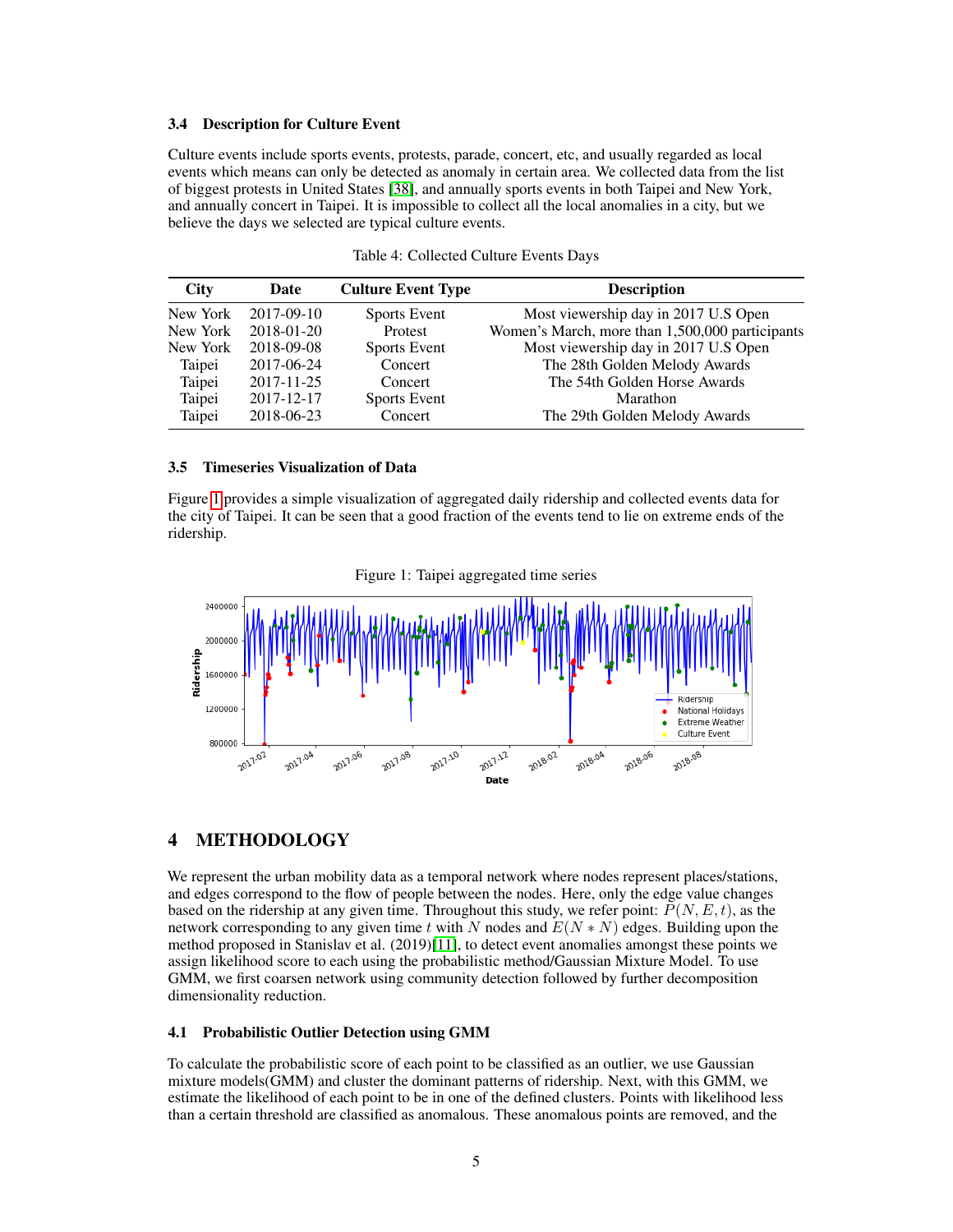clustering is rerun on the reduced set of points. Using this new clustering model, we re-estimate the likelihood, detect anomalies, and iteratively repeat this whole process until the convergence is reached and number of anomalous points does not increase with iterations.

GMM does not perform well with high dimensional data, especially when the items to attributes ratio is significantly low[\[39\]](#page-11-4). Through our experiment(Figure [2\)](#page-5-0), we established that increasing the number of dimension above 200 in the input of GMM leads to an exponential increase in run-time, and saturation in performance improvement. This inhibits us from directly using GMM on high dimensional network data and necessitates the need for aggregation. Network aggregation reduces the dimension and enhances the signal to noise ratio, this can be done using the overall aggregation of ridership, node wise aggregation of incoming and outgoing ridership, or community detection based aggregation of nodes.

<span id="page-5-0"></span>Figure 2: GMM Input Dimensions vs Run Time and Performance: The plot shows the relation between input dimensions of Gaussian Mixture Model(GMM), and its run time and performance. As we increase the dimensions in the input of the GMM, the run time increases exponentially, and the F1 performance for detecting anomalies starts decreasing after a certain limit. This inhibits us from using GMM directly on high dimensional network data, and is also known as curse of dimensionality.



#### 4.2 Network Aggregation

The two main problems in urban mobility networks are data sparsity, and low signal to noise ratio. The data sparsity is caused by the presence of remote stations/places and limited riders accessing them. As these networks are huge in size and have a large number of edges, low signal to noise ratio at edge level measurements makes anomaly detection an intractable task. Thus, it is necessary to coarse this network to reduce its dimensions. Network could be aggregated by overall aggregation, node-wise aggregation, and community detection.

Node-wise Aggregation: In node-wise aggregation, we sum the incoming and outgoing ridership of each node thus, reducing the dimensions from  $N \times N$  to  $2N$  (N: Number of nodes in the network). Real-world mobility networks usually have 100+ nodes, making 2N still large enough to be used as an input for GMM. Thus, we apply dimension reduction techniques such as PCA on this reduced network before applying the GMM for anomaly detection.

Community Detection: Rather than using crude methods of aggregation, the incumbent method used in literature to reduce the size of urban transportation network is that of community detection. In community detection, for each edge in the original network, the algorithm compares the actual edge weight with the average expected value. The edges with positive relative strength scores represent particularly strong network connections and are placed inside the community, while edges with negative score are placed between the communities. This process is done by maximizing the modularity score and determining the optimal partitioning. In a directed network graph for each edge  $e(x, y)$  in the set of edges E; the relative strength score  $q(x, y)$  is calculated using the formula:

$$
q(x,y) = \frac{e(x,y)}{T} - \frac{k_{out}^x k_{in}^x}{T^2}
$$
 (1)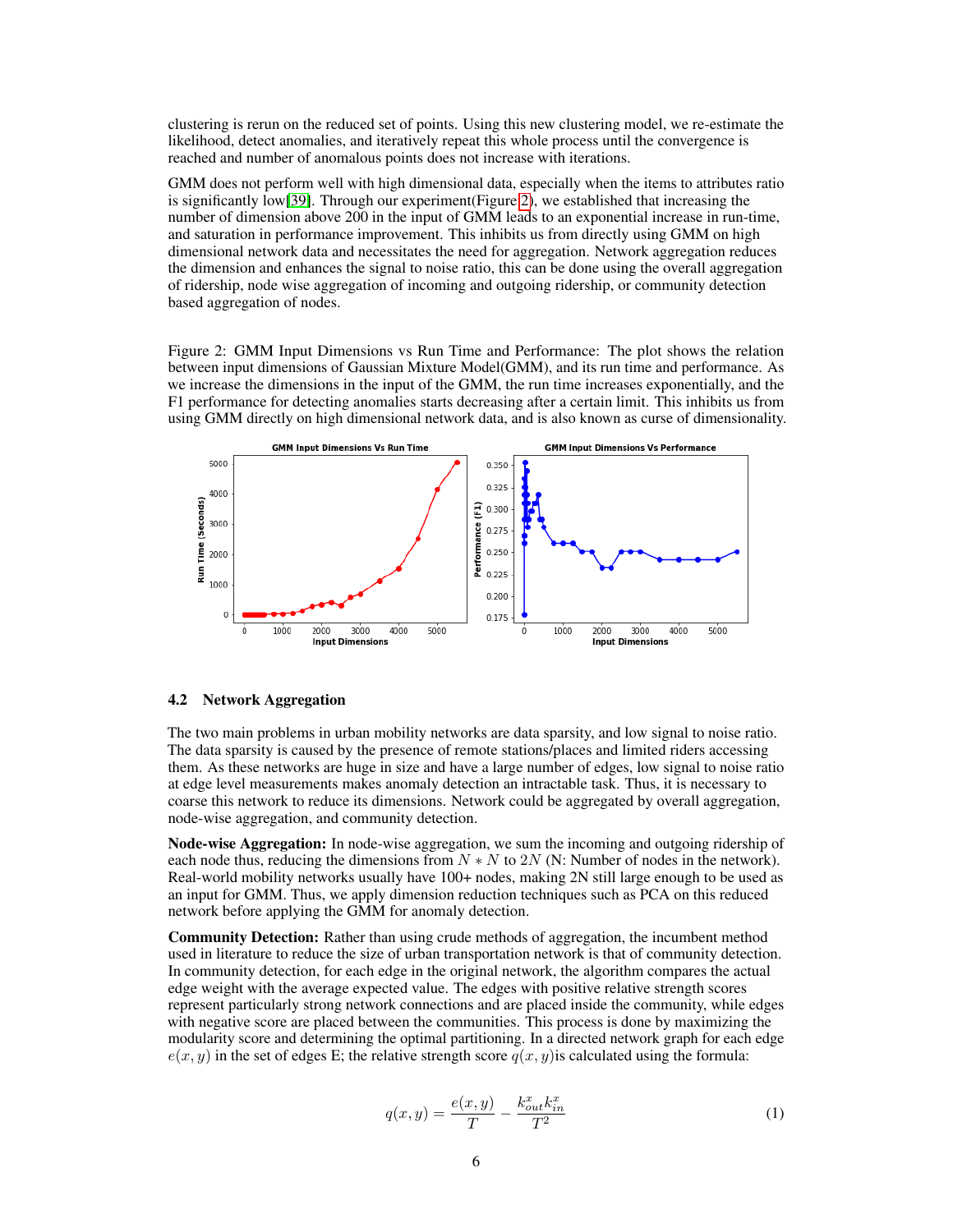Where,  $q(x, y)$ : The relative strength score between two nodes x and y,  $e(x, y)$ : The edge weight/ridership between two nodes x and y, T: Total network weight/ridership,  $k_{out}^x = \sum_{i=1}^x e(x, i)$ : Outgoing strength of the node x,  $k_{in}^{x} = \sum_{i=1}^{n} e(i, y)$ : Incoming strength of the node y.

Then given a certain partitioning  $P = (C_x, x \in N)$ , a vector of discrete community numbers  $C_x$ associated with each node  $x$  of the set  $N$ (Original nodes in the network), one can define the overall modularity score:

$$
Q(P) = \sum_{x,y,cx=cy} q(x,y) = \sum_{x,y,cx=cy} \left[\frac{e(x,y)}{T} - \frac{k_{out}^x k_{in}^x}{T^2}\right]
$$
(2)

A trivial partitioning  $P_0$  considers the entire network as a single community and results in modularity score  $Q(P) = 0$ . Thus any reasonable partitioning better than a trivial one will have the modularity score greater than 0 with an upper limit of 1. We solve this problem of increasing modularity score and optimizing the partition P using the optimization technique COMBO introduced by Sobolevsky et al[10]. The community detection algorithm reduces the size of the network from  $N * N$  to  $C * C$ , (where  $N$  is the number of nodes in the original network, and  $C$  is the number of communities).

The communities can further be partitioned into sub communities by applying community detection on each community. We use this nested community detection approach to achieve communities of desired spatial granularity.

#### 4.3 Dimensionality Reduction

The size of the original network is considerably reduced by the network aggregation. Although, many people directly use this reduced network for anomaly detection. We found that the reduced networks are still very high dimensional and this can inhibit effective application of probabilistic models for anomaly detection. Thus, in our pipeline we use decomposition techniques to learn a compact representation of the network further reducing the dimensionality. We conduct the linear dimension reduction using principal component analysis, and non-linear dimension reduction using deep autoencoder. Principal component analysis (PCA) is a linear decomposition, which is based on the eigen-decomposition of positive semi-definite matrices and on the singular value decomposition (SVD) of rectangular matrices, to extract the important information from data sets[\[40\]](#page-11-5). Autoencoders are neural networks with two components: encoder and decoder. It compresses the information in original mobility network to a reduced dimension space using the encoder and decompresses the data back to original dimensions with the help of the decoder. A well trained autoencoder yields a nonlinear compressed representation of the original urban mobility network.

#### 4.4 Baseline

Evaluation of the newly proposed approach requires a baseline. A first one is based on overall aggregation of ridership and time series modelling. For overall aggregation, we sum the total ridership in the network from each point in each day. The time series for aggregated ridership of Taipei Subway Network is shown in figure [1.](#page-4-0) Further, this time series is modeled using ARIMA model with periodicity of 7 days, and the residuals is obtained by subtracting the predicted ridership from the original. Thirdly, we applied the GMM on the residuals to detect anomalies.

Another baseline approach uses a common network aggregation into inflow/outflow (IO) per each node. We will use IO node wise aggregation followed by dimensionality reduction and GMM as a baseline for evaluating comparative utility of the initial network topological aggregation through community detection.

## 5 METHOD COMPARISON

To benchmark the performance of our proposed methodology on real-world urban anomalies detection, we design experiments using our datasets. We compare the results of our three stage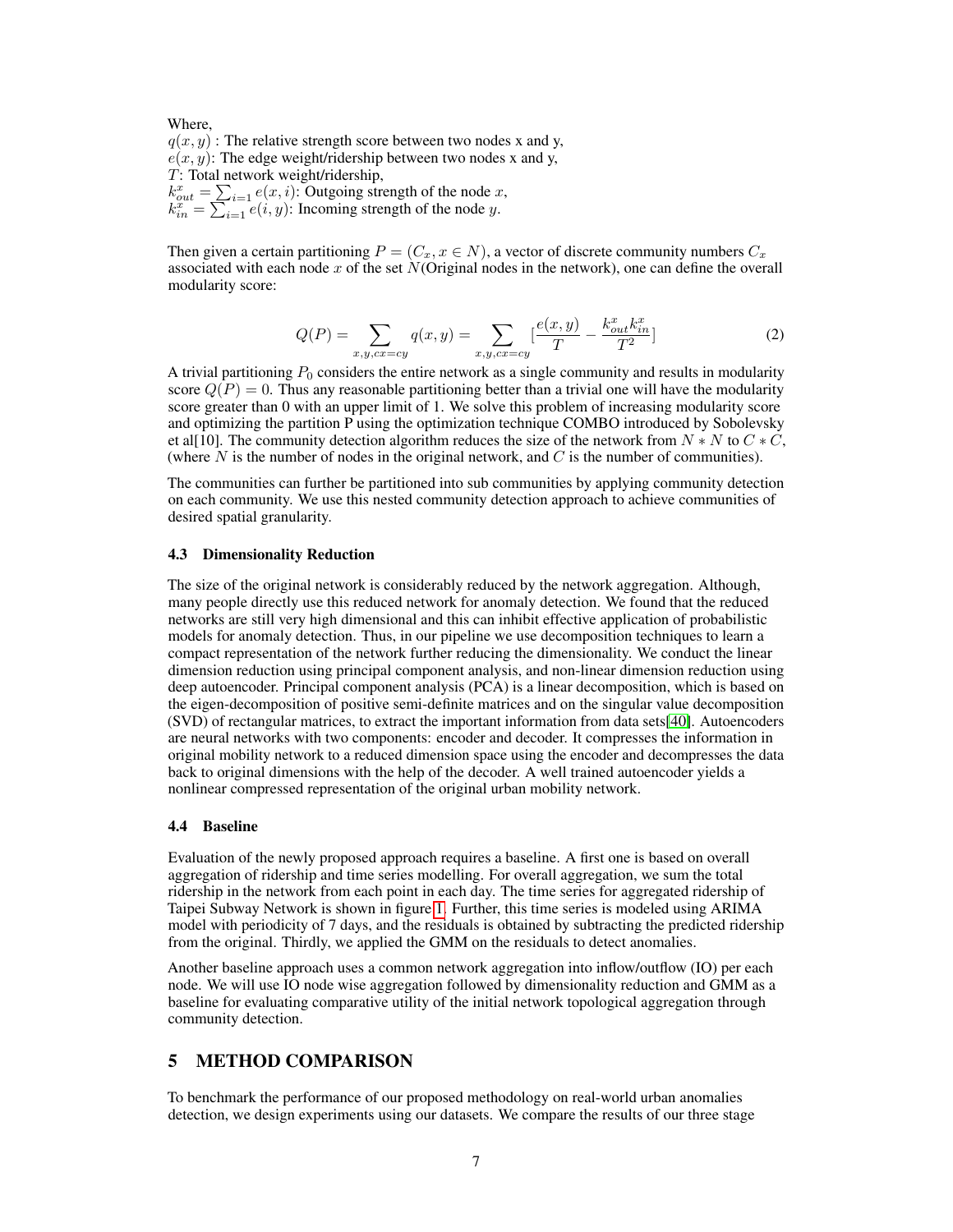pipeline to two staged approach where we omit the dimensionality reduction step. This is designed to shed light on the need for further dimensionality reduction after network aggregation. Additionally, we also compare the results to the time series baseline described above. Furthermore, we also experiment with two types of aggregation techniques and two type of dimensionality reduction methods within the framework of our pipeline to find the optimal cascade of methods for our data. Summary of the 7 tested methods is provided in Table [5.](#page-7-0)

<span id="page-7-0"></span>

| <b>Description</b>                                        |
|-----------------------------------------------------------|
| Overall Aggregation+ARIMA Residual+GMM                    |
| Node wise Inflow-Outflow Aggregation + GMM                |
| Node wise Inflow-Outflow Aggregation + PCA + GMM          |
| Node wise Inflow-Outflow Aggregation + Autoencoders + GMM |
| Nested Community Detection + GMM                          |
| Nested Community Detection + PCA + GMM                    |
| Nested Community Detection + Autoencoders + GMM           |
|                                                           |

Table 5: Methods Description

## 5.1 Hyperparameter Selection

For GMM Component Selection we run GMM with 1 to 5 components on network data and use Bayesian Information Criterion (BIC) [\[41\]](#page-11-6) criteria for selection of optimal components. As the dimension of raw network data is too high (see table [1\)](#page-3-1) to run GMM directly on it, we applied PCA to reduce the dimension to 15 before tuning the number of components. We use representation space of 15 for PCA which was designed to account for about 80 percent of the variance of data. We use similar dimension of representation space for autoencoder for fair comparison. Autoencoder hyperparameters were selected by using random search over the predefined space of hyperparameters and optimizing for reconstruction cost. In our current autoencoder architecture, for both encoder and decoder we use three hidden layers with 75, 25  $\&$  15 neurons respectively in each. Adams optimizer with cross entropy loss is used for training.

## 5.2 Evaluation Metrics

We used Area Under the Receiver Operating Characteristic curve (AUROC) to evaluate the algorithms' performances. AUROC measures the classification performance under different threshold, the higher AUROC value means the better results in terms of true positive rate under comparable false positive rate. Usually, for a binary classification, the AUROC value for random choice is 0.5. This is a suitable metric because it is agnostic of the anomaly threshold and gives aggregated performance over the entire range of thresholds.

# 6 RESULTS AND DISCUSSION

The performance of all these methods on the two considered cities is reported on Figure [3](#page-8-0) and Table [6.](#page-8-1) By comparison of AUROC the proposed pipeline, Comm + PCA, has the highest AUROC value in both Taipei and New York. High AUROC values for both cities highlights applicability of the pipeline approach to various data sets and geographies. Additionally, all the pipeline configurations yield superior performance to the time series baseline. This is because the pipeline approach preserves the topological information in the data while baseline uses crude aggregation which discards this information. Pipeline approach is equipped to detect localized anomalies which break the correlation patterns of data set without affecting the overall ridership while baseline approach lacks in this aspect. Furthermore, adding the third stage of dimensionality reduction over the network aggregation enhances the performance in all experiments irrespective of the type of network aggregation. This is because of inability of GMMs to address the problem of high dimensionality in aggregated networks. This highlights the importance of three staged pipeline approach proposed by this study as opposed to a more common two staged approach.

The results establish that using community detection as the aggregation step results in superior performance to node wise aggregation. This is because community detection leverages rich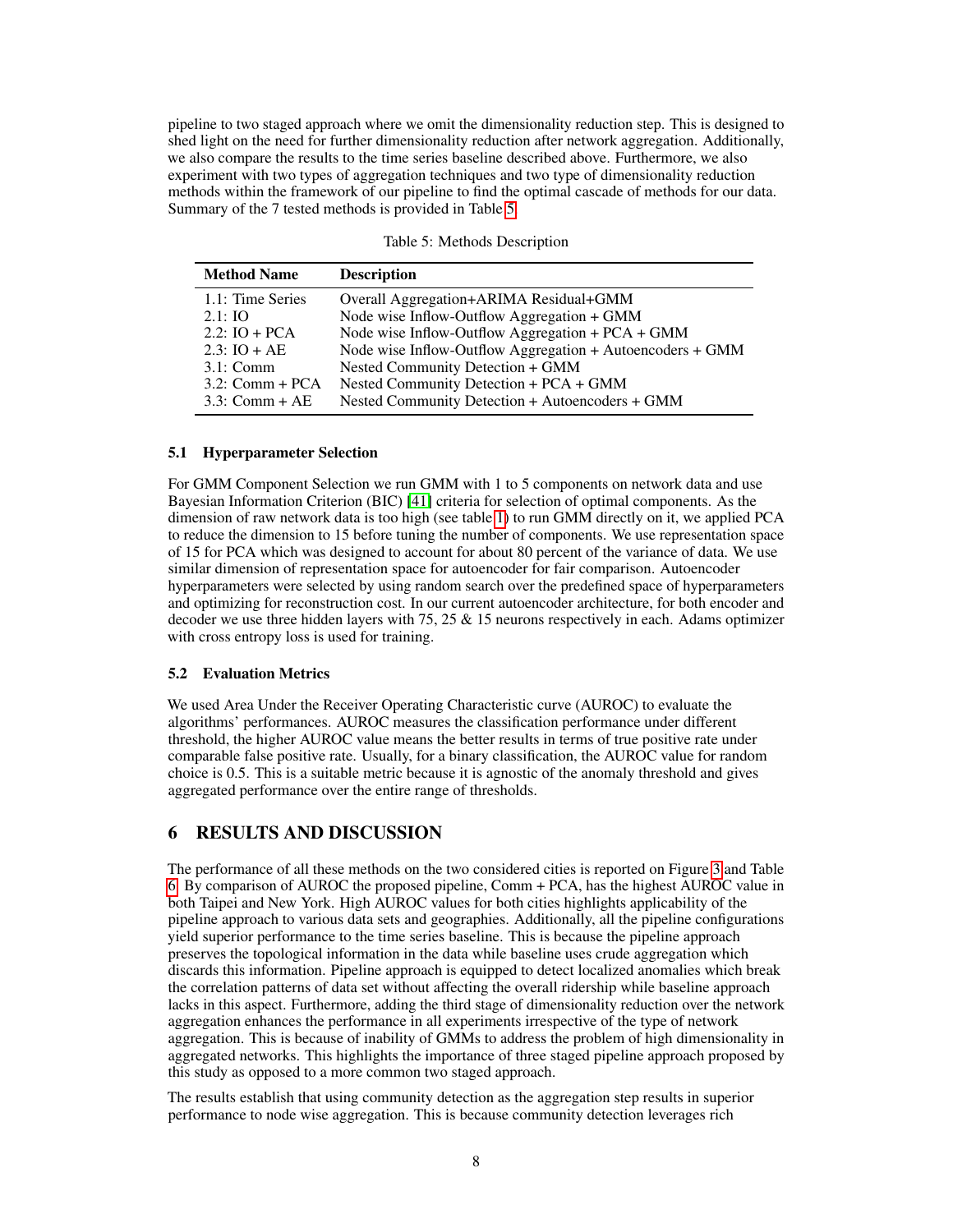information from origin-destination network data to perform graph aggregation that preserves topological and structural information. Node level aggregation is able to accommodate local patterns changes but fails to address dynamics of structural patterns. It is interesting to note that non-linear dimensionality reduction using autoencoder gave inferior performance to PCA for most experiments, except of IO+AE. This could be due to the absence of non-linearity in the data or difficulty of training a reliable autoencoder for this modest sized data set.

<span id="page-8-0"></span>

Figure 3: Comparison of the AUROC curve from different methods in different cities.

Table 6: AUC value from different methods in two cities

<span id="page-8-1"></span>

| <b>Method</b>      | <b>AUROC</b> Taipei | <b>AUROC New York</b> |
|--------------------|---------------------|-----------------------|
| <b>Time Series</b> | 0.53                | 0.70                  |
| Ю                  | 0.51                | 0.56                  |
| $IO + PCA$         | 0.63                | 0.93                  |
| $IO + AE$          | 0.92                | 0.81                  |
| Comm               | 0.13                | 0.41                  |
| $Comm + PCA$       | 0.93                | 0.95                  |
| $Comm + AE$        | 0.90                | 0.72                  |

# 7 CONCLUSION

We evaluated several methods for anomaly detection over temporal networks of human mobility, including a proposed three-phase pipeline approach combining initial network aggregation leveraging community detection, followed by unsupervised dimensionality reduction and Gaussian Mixture clustering of the resulting network representations for outlier detection. Performance of the anomaly detection has been tested against the ground truth labeled samples of known events. It is however important to understand that these samples are not exhaustive and some of the false positives might still be valid anomalies.

Experiments on real-world taxi data in New York and subway data in Taipei exhibited that the proposed pipeline approach by preserving topological structure and connectivity of networks, outperforms both baseline methods based on the overall mobility aggregation and node-wise spatial aggregation. Both, initial network aggregation and further dimensionality reduction appear to be important steps as final Gaussian Mixture Model has a better performance on low-dimensional data sets. The baseline time series analysis of daily aggregations does well in isolating anomalies which have a clear global impact while it fails in isolating localized anomalies. Experiments on real-world data have not revealed consistent advantage of Autoencoder over PCA for the dimensionality reduction step, with certain exceptions like handling node-based network aggregation for Taipei. In general, while proposed pipeline approach gained an overall numerical advantage in our evaluation experiments, specific cases often have different methods demonstrating the best performance. Further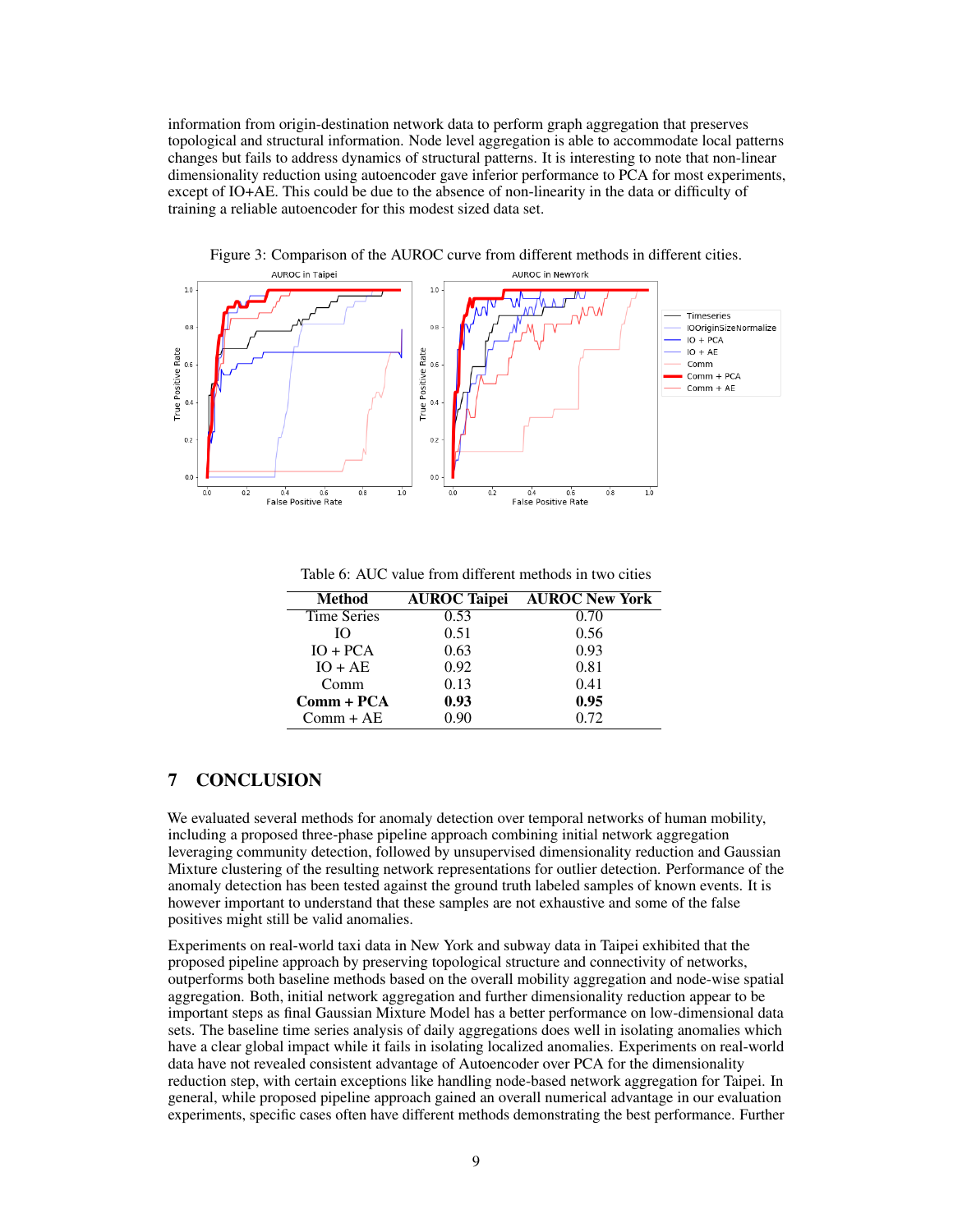evaluation on larger samples of labeled real-world event in diverse geographies and data sources may provide further details in diagnostics of comparative capabilities of different methodologies in isolating different kinds of anomalies.

## References

- <span id="page-9-0"></span>[1] Arthur Zimek and Erich Schubert. Outlier detection. *Encyclopedia of Database Systems*, pages 1–5, 2017.
- <span id="page-9-1"></span>[2] Sharon Weinberger. Spies to use twitter as crystal ball, 2011.
- <span id="page-9-3"></span>[3] John Bohannon. Tweeting the london riots, 2012.
- <span id="page-9-4"></span>[4] Hamed Abdelhaq, Christian Sengstock, and Michael Gertz. Eventweet: Online localized event detection from twitter. *Proceedings of the VLDB Endowment*, 6(12):1326–1329, 2013.
- <span id="page-9-2"></span>[5] Feng Chen and Daniel B Neill. Non-parametric scan statistics for event detection and forecasting in heterogeneous social media graphs. In *Proceedings of the 20th ACM SIGKDD international conference on Knowledge discovery and data mining*, pages 1166–1175. ACM, 2014.
- <span id="page-9-5"></span>[6] Richard Bellman. Dynamic programming. *Science*, 153(3731):34–37, 1966.
- <span id="page-9-6"></span>[7] Victoria Hodge and Jim Austin. A survey of outlier detection methodologies. *Artificial intelligence review*, 22(2):85–126, 2004.
- <span id="page-9-7"></span>[8] Rikard Laxhammar. Anomaly detection for sea surveillance. In *2008 11th international conference on information fusion*, pages 1–8. IEEE, 2008.
- <span id="page-9-8"></span>[9] Hans-Peter Kriegel, Peer Kröger, and Arthur Zimek. Clustering high-dimensional data: A survey on subspace clustering, pattern-based clustering, and correlation clustering. *ACM Transactions on Knowledge Discovery from Data (TKDD)*, 3(1):1, 2009.
- <span id="page-9-9"></span>[10] Valery Guralnik and Jaideep Srivastava. Event detection from time series data. In *Proceedings of the fifth ACM SIGKDD international conference on Knowledge discovery and data mining*, pages 33–42. ACM, 1999.
- <span id="page-9-10"></span>[11] Stanislav Sobolevsky, Philipp Kats, Colin Bradly, Mingyi He, and Sergey Malinchik. Anomaly detection in temporal networks. Accepted for NetSci 19, 1 2018.
- <span id="page-9-11"></span>[12] Stanislav Sobolevsky, Michael Szell, Riccardo Campari, Thomas Couronné, Zbigniew Smoreda, and Carlo Ratti. Delineating geographical regions with networks of human interactions in an extensive set of countries. *PloS one*, 8(12):e81707, 2013.
- [13] Kevin S Kung, Kael Greco, Stanislav Sobolevsky, and Carlo Ratti. Exploring universal patterns in human home-work commuting from mobile phone data. *PloS one*, 9(6):e96180, 2014.
- [14] Alexander Amini, Kevin Kung, Chaogui Kang, Stanislav Sobolevsky, and Carlo Ratti. The impact of social segregation on human mobility in developing and industrialized regions. *EPJ Data Science*, 3(1):6, 2014.
- <span id="page-9-12"></span>[15] Sebastian Grauwin, Michael Szell, Stanislav Sobolevsky, Philipp Hövel, Filippo Simini, Maarten Vanhoof, Zbigniew Smoreda, Albert-László Barabási, and Carlo Ratti. Identifying and modeling the structural discontinuities of human interactions. *Scientific reports*, 7:46677, 2017.
- <span id="page-9-13"></span>[16] Carlo Ratti, Stanislav Sobolevsky, Francesco Calabrese, Clio Andris, Jonathan Reades, Mauro Martino, Rob Claxton, and Steven H Strogatz. Redrawing the Map of Great Britain from a Network of Human Interactions. *PLoS ONE*, 5(12):e14248, 2010.
- <span id="page-9-14"></span>[17] Stanislav Sobolevsky, Izabela Sitko, Remi Tachet Des Combes, Bartosz Hawelka, Juan Murillo Arias, and Carlo Ratti. Cities through the prism of people's spending behavior. *PloS one*, 11(2):e0146291, 2016.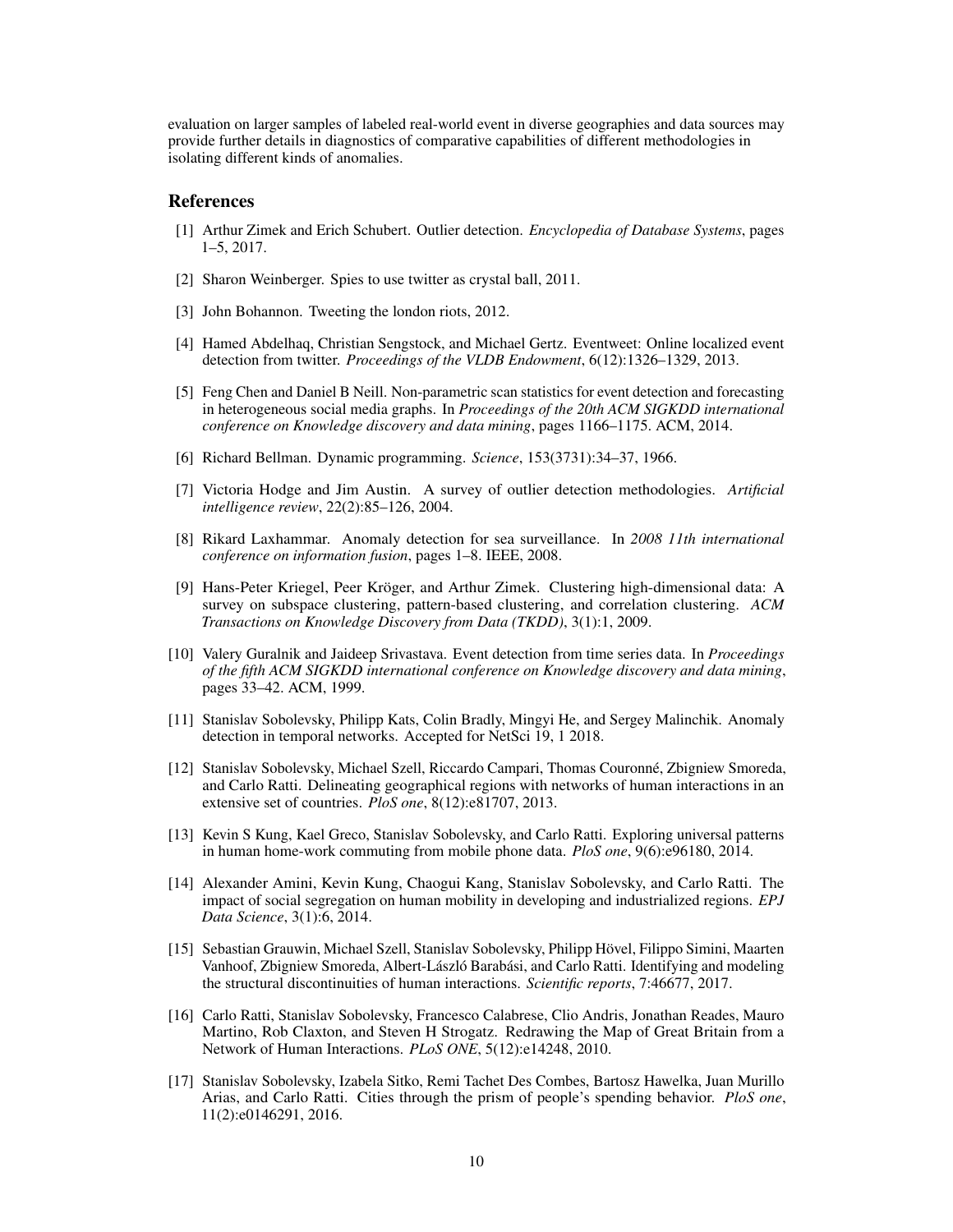- <span id="page-10-0"></span>[18] Behrooz Hashemian, Emanuele Massaro, Iva Bojic, Juan Murillo Arias, Stanislav Sobolevsky, and Carlo Ratti. Socioeconomic characterization of regions through the lens of individual financial transactions. *PloS one*, 12(11):e0187031, 2017.
- <span id="page-10-1"></span>[19] Paolo Santi, Giovanni Resta, Michael Szell, Stanislav Sobolevsky, Steven H Strogatz, and Carlo Ratti. Quantifying the benefits of vehicle pooling with shareability networks. *Proceedings of the National Academy of Sciences*, 111(37):13290–13294, 2014.
- <span id="page-10-2"></span>[20] Bartosz Hawelka, Izabela Sitko, Euro Beinat, Stanislav Sobolevsky, Pavlos Kazakopoulos, and Carlo Ratti. Geo-located twitter as proxy for global mobility patterns. *Cartography and Geographic Information Science*, 41(3):260–271, 2014.
- <span id="page-10-3"></span>[21] Alexander Belyi, Iva Bojic, Stanislav Sobolevsky, Izabela Sitko, Bartosz Hawelka, Lada Rudikova, Alexander Kurbatski, and Carlo Ratti. Global multi-layer network of human mobility. *International Journal of Geographical Information Science*, 31(7):1381–1402, 2017.
- <span id="page-10-4"></span>[22] Silvia Paldino, Iva Bojic, Stanislav Sobolevsky, Carlo Ratti, and Marta C González. Urban magnetism through the lens of geo-tagged photography. *EPJ Data Science*, 4(1):5, 2015.
- <span id="page-10-5"></span>[23] Lingjing Wang, Cheng Qian, Philipp Kats, Constantine Kontokosta, and Stanislav Sobolevsky. Structure of 311 service requests as a signature of urban location. *PloS one*, 12(10):e0186314, 2017.
- <span id="page-10-6"></span>[24] Yuji Yoshimura, Stanislav Sobolevsky, Carlo Ratti, Fabien Girardin, Juan Pablo Carrascal, Josep Blat, and Roberta Sinatra. An analysis of visitors' behavior in the louvre museum: A study using bluetooth data. *Environment and Planning B: Planning and Design*, 41(6):1113–1131, 2014.
- <span id="page-10-7"></span>[25] Enwei Zhu, Maham Khan, Philipp Kats, Shreya Santosh Bamne, and Stanislav Sobolevsky. Digital urban sensing: A multi-layered approach. *arXiv preprint arXiv:1809.01280*, 2018.
- <span id="page-10-8"></span>[26] Douglas Reynolds. Gaussian mixture models. *Encyclopedia of biometrics*, pages 827–832, 2015.
- <span id="page-10-9"></span>[27] Santo Fortunato. Community detection in graphs. *Physics reports*, 486(3-5):75–174, 2010.
- <span id="page-10-10"></span>[28] James MacQueen et al. Some methods for classification and analysis of multivariate observations. In *Proceedings of the fifth Berkeley symposium on mathematical statistics and probability*, volume 1, pages 281–297. Oakland, CA, USA, 1967.
- <span id="page-10-11"></span>[29] M Ester, HP Kriegel, J Sander, and Xu Xiaowei. A density-based algorithm for discovering clusters in large spatial databases with noise. Technical report, AAAI Press, Menlo Park, CA (United States), 1996.
- <span id="page-10-12"></span>[30] Stanislav Sobolevsky, Riccardo Campari, Alexander Belyi, and Carlo Ratti. General optimization technique for high-quality community detection in complex networks. *Physical Review E*, 90(1):012811, 2014.
- <span id="page-10-13"></span>[31] Manish Gupta, Jing Gao, Yizhou Sun, and Jiawei Han. Integrating community matching and outlier detection for mining evolutionary community outliers. In *Proceedings of the 18th ACM SIGKDD international conference on Knowledge discovery and data mining*, pages 859–867. ACM, 2012.
- <span id="page-10-14"></span>[32] Dongsheng Duan, Yuhua Li, Yanan Jin, and Zhengding Lu. Community mining on dynamic weighted directed graphs. In *Proceedings of the 1st ACM international workshop on Complex networks meet information & knowledge management*, pages 11–18. ACM, 2009.
- <span id="page-10-15"></span>[33] Ian Jolliffe. *Principal component analysis*. Springer, 2011.
- <span id="page-10-16"></span>[34] Gene H Golub and Christian Reinsch. Singular value decomposition and least squares solutions. In *Linear Algebra*, pages 134–151. Springer, 1971.